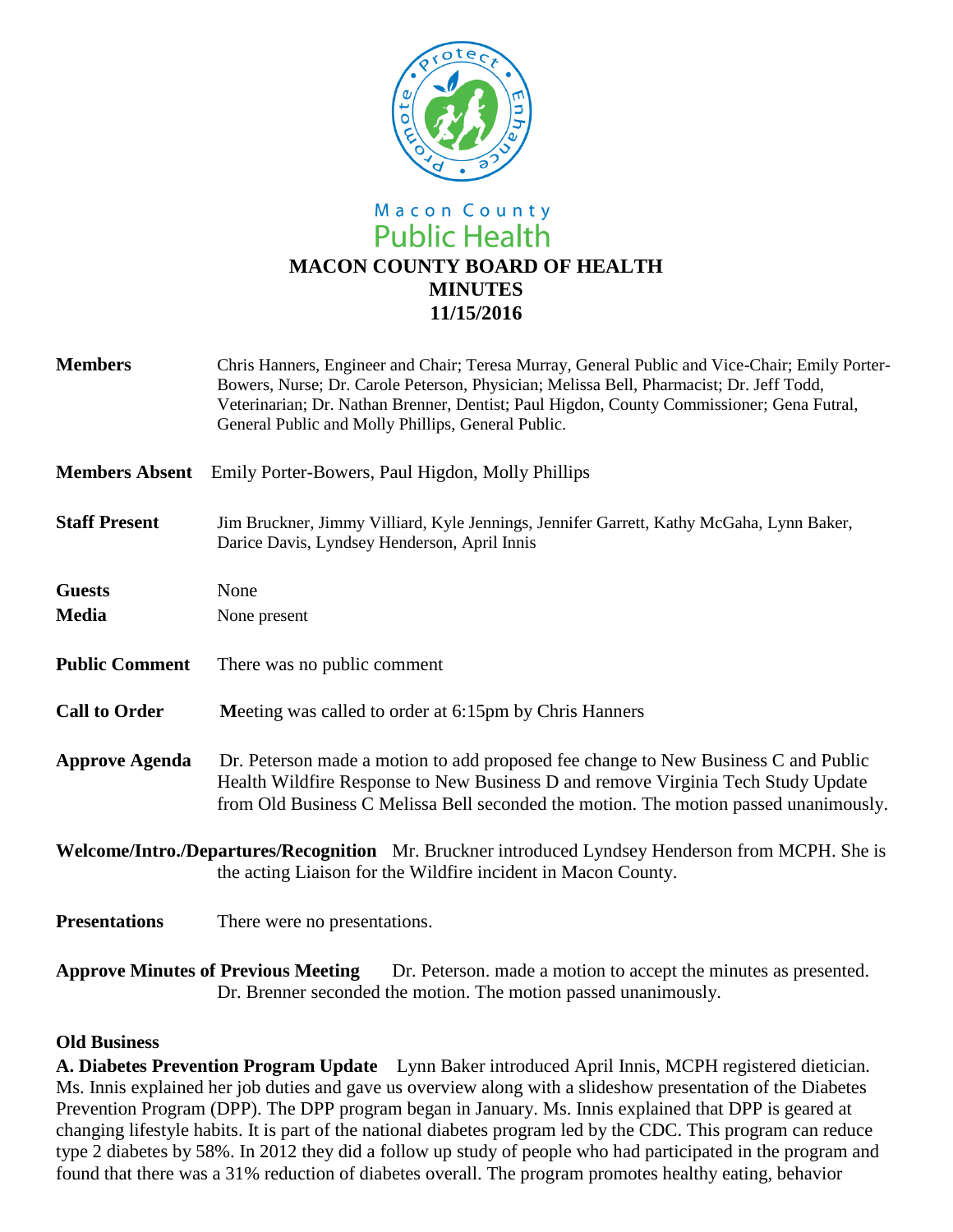modifications, goal setting, and increased physical activity. In Macon County our participants have lost an average of 5-7% of starting body weight in 6 months. The goal for physical activity is 150 minutes per week. Participants meet with Ms. Innis weekly for 16 weeks and then monthly for 6 months for a total of 1 year. We need this program because 1 in 3 North Carolinians have pre diabetes. Diabetes is the 7th leading cause of death in NC. The obesity rate is 30% in NC and in Macon County the adult obesity rate is 26%. Ms. Innis became a trained lifestyle coach by taking a 4 week online training program. By next October MCPH will be a fully recognized DPP program provider by the CDC if we meet all of the goals. Ms. Innis has talked with local clinical offices and various community groups i.e. rotary LNO, newspaper and radio ads to inform them about the DPP program to try to get more participants. Ms. Innis spends 4 to 6 hours a week working on the DPP program and the class materials are provided by the state via 1422 grant. After grant there will only be cost of printing class materials. In January 2018 Medicare will make the DPP program a covered care. Ms. Innis is currently running 2 classes for a total of 14 participants. The average participant retention rate is 57%. Ms. Futral asked the cost of the class for someone who is not insured. Ms. Innis said the cost is \$60 but they get it back in Walmart gift cards if they complete the class. Mr. Bruckner explained that we are trying to get the word out about the program to physician's offices and other medical offices, but it is taking some time due to red tape. Ms. Futral asked if this program conflicts with the physician offices programs. Mr. Bruckner said no that they have DSME programs but they are different. He continued by saying we have done a lot of marketing, but DPP is a new program and it just takes time to educate the public. Ms. Baker said that MountainWise has an individual that is linking us with providers so we are able to get information out through them as well.

**B. Animal Services Update** Mr. Villiard gave the Board an update, along with a slide show, of Animal Services now that it has been under the Health Department control for 1 year. Animal Control was established in 2009 and in October of 2015 it was moved under the Health Department and the name was changed to MCPH Animal Services. The name change was done to better reflect the mission which is to protect the health and safety of our residents and to protect animals and promote their humane treatment. Animal microchipping was approved by the Board and we have had great success with that. We have had many animals returned to their owners due to having a microchip. We promote adoptions, return to owners, and transfers to other shelters. We are also strong advocates for animal vaccination. All animals are vaccinated and up to date before they are adopted out. Mr. Villiard had before and after picture of all of improvements that were made at the shelter in the past year. He said we made the building much friendlier, changed the flow of animal receiving/treatment, and reorganized the rooms completely. He showed a slide of 12 month data pre and post transition. We have taken almost 1000 animals this year. He said we do a lot of transfers to no kill shelters, the adoption rate is at 29% and the return to owner rate is at 19%. Euthanasia rates have dropped from 26% to 15%. Hours of operation are Monday through Friday 9am – 4pm. We are open during lunch as well. Saturdays we are open 9-11am.

We have an animal control officer on call 24 hours a day. We try to handle all calls within 24 hours. We have a good relationship with the wildlife officers as well. We are an open admission shelter meaning we will not turn any animal away. We work with the Humane Society doing joint pet adoptions and animal transports. We do animal fostering. We do spay and neuters through Noah's Ark Animal Hospital and Asheville Veterinary Hospital. Mr. Bruckner said we do have a trained animal cruelty investigator on staff as well. Before the Health Department took over Animal Services Derek Roland, County Manager was getting complaints almost daily. Now in the past year there has been 1 or 2 for the entire year. Mr. Villiard said we have worked very hard to change the image in the community.

**C. BOH December Meeting** Mr. Bruckner explained that in the past we have done a variety of things during the December meeting. Sometimes we have a regular BOH meeting, sometimes a social event or sometimes no meeting at all. We would like to ask you all what we would like to do. After discussion it was determined that several members would not be able to make it to the December meeting. Dr. Todd made a motion to cancel the meeting in December. Dr. Peterson seconded the motion. The motion passed unanimously.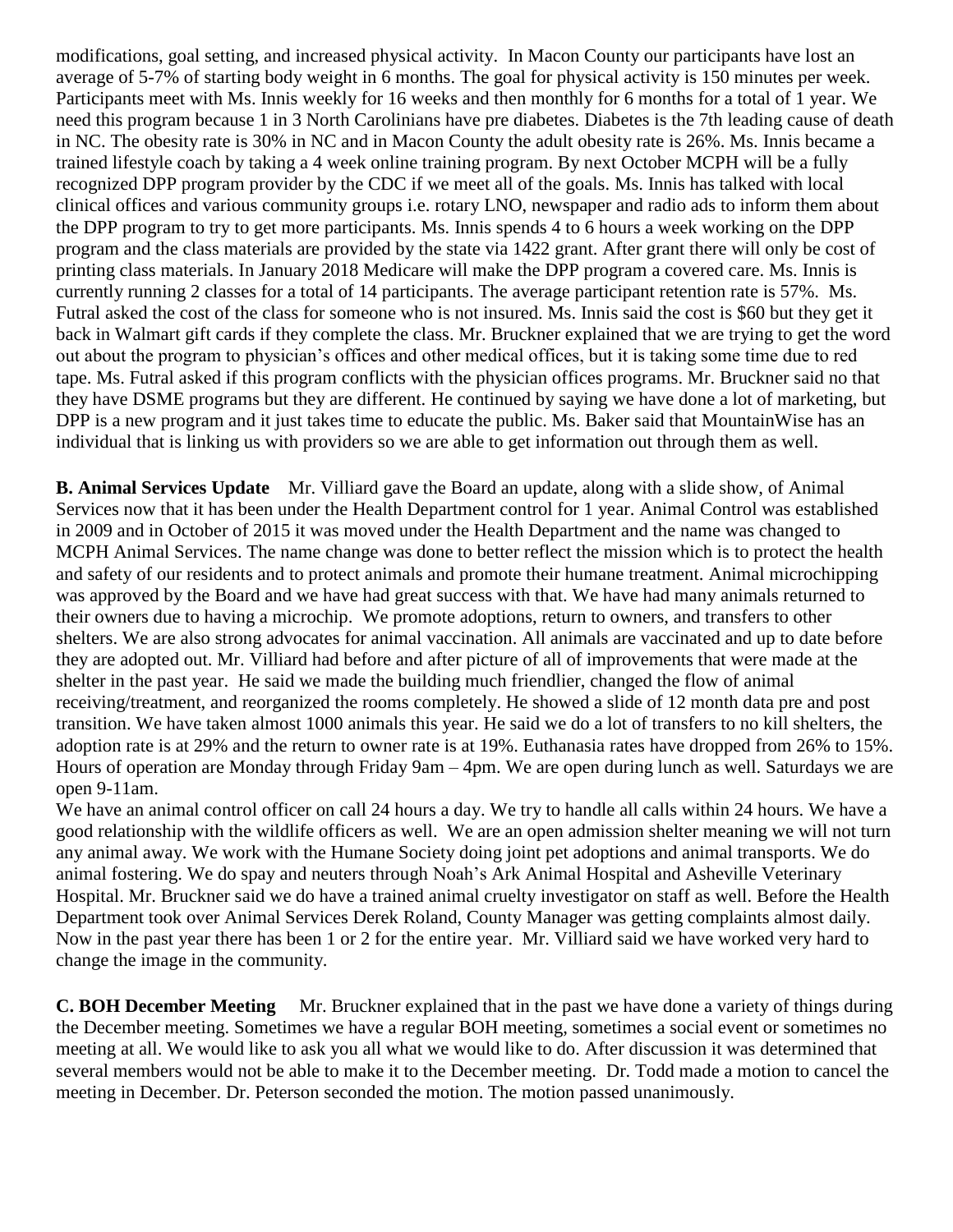### **New Business**

**A. Next Year's BOH Meeting Dates** A handout with the Meeting dates for 2017 was reviewed and discussed. Dr. Peterson made the motion to accept the meeting dates. Melissa Bell seconded the motion. The motion passed unanimously.

**B. Nomination of Chair and Vice Chair** Mr. Bruckner said nominations for Chair and Vice Chair need to come to him and he will create a ballot. The ballot will be voted on in the January meeting. We usually ask current chairs if they would like to continue again next year as well.

**C. Proposed Fee Change** Jennifer Garrett brought a proposed fee change to the Board for the Prevnar 13 vaccine. On November 3rd we found out that the cost of the Prevnar 13 vaccine went up on Nov. 1 to \$174. We are currently charging \$162 and therefore are losing money with every vaccine. The company that produces the vaccine is doing small price increases and not notifying us until the change has already been made. Mr. Hanners asked if this fee increase would affect self-pay patients as well. Ms. Garrett said yes. She explained that MCPH follows ACIP guidelines when recommending vaccines. We offer the Prevnar 13 vaccine on the recommended schedule of 2 months of age, 4 months and 6 months and a booster at 16 months. A child can receive a catch up vaccine at 69 months and 71 months for underlying medical conditions. She went on to explain that once a child receives the vaccine they will not need it again until they are 65 years old. Melissa Bell explained that this vaccine is being promoted heavily. It has 13 strains of pneumonia vaccine. Ms. Bell also explained the difference between the regular pneumonia vaccine and the Prevnar 13 is that the Prevnar 13 has covers one more strain of pneumonia. Dr. Todd asked if this is a necessary vaccine since it only adds one extra strain. Ms. Garrett said that people want this vaccine. They ask for it by name because they see it on TV. Ms. Futral asked if this would be free for Medicaid patients. Ms. Garrett said this price change would mostly affect older adults not children. Mr. Bruckner said we try to keep the vaccine charge within \$5 of our cost. Dr. Peterson made a motion to accept the fee change. Dr. Brenner seconded the motion. The motion passed unanimously.

**D. Wildfires 2016** Mr. Bruckner said MCPH has attended the daily US Forest Service Incident Command Post (ICP) morning and evening briefings. Mr. Bruckner said we have had several calls asking why MCPH is involved in the Wildfire incident. Public Health's role in wildfire incidence is to protect the health of the general public. We follow a standardized disaster management protocols which are the same used by the US Forest Services in these situations. The standard is the National Incident Management System (NIMS). NIMS is a comprehensive national approach to incidents that involves all aspects of the county emergency system including public health. All MCPH staff takes NIMS ICS training courses provided by FEMA. The role an individual fulfills in an incident determines what level of NIMS training is required. It teaches every emergency team how to respond to an incident and act as one. All staff in the building has been on standby for the past 8 days for various things, i.e. sheltering people and animals, equipment delivery, traffic control, drivers, information dissemination, etc.

- **Operations –** Mr. Villiard gave a brief update of shelter operations and animal shelter operations. We have 9 nurses on standby in case of a shelter opening. We have 1 shelter bag checked and ready to go. Cartoogechaye Elementary school is our shelter site. We currently have space for 28 dogs and 13 cats in our shelter. The CAMET trailer can hold 45 large cages and 20 small cages. We have the space to house up to 101 animals. We continue to monitor ongoing developments. We are currently not letting any of our animals outside. All vehicles are maintained at no less than half tank of gas. We have a generator and fuel to run it ready to go. NC cooperative extension is going to house any large animals at the fairgrounds if necessary. Commissioners have been contacted and we can set up CAMET at fairgrounds if needed.
- **Logistics –** Mr. Jennings gave a summary on logistics. MCPH ordered from State Office of Emergency Management (OEM) and received 14,000 N95 masks and six Air Scrubbers. We delivered over 2,000 N95 masks in the county so far targeting high risk populations first e.g. long term care facilities. Masks are also available at the Health Department, Nantahala Fire Department or Community Care Clinic in Highlands to anyone who would like one. We received and distributed 6 air scrubbers from state OEM, which are large mobile HEPA filters and those also went to long-term care facilities in the county as well. We have taken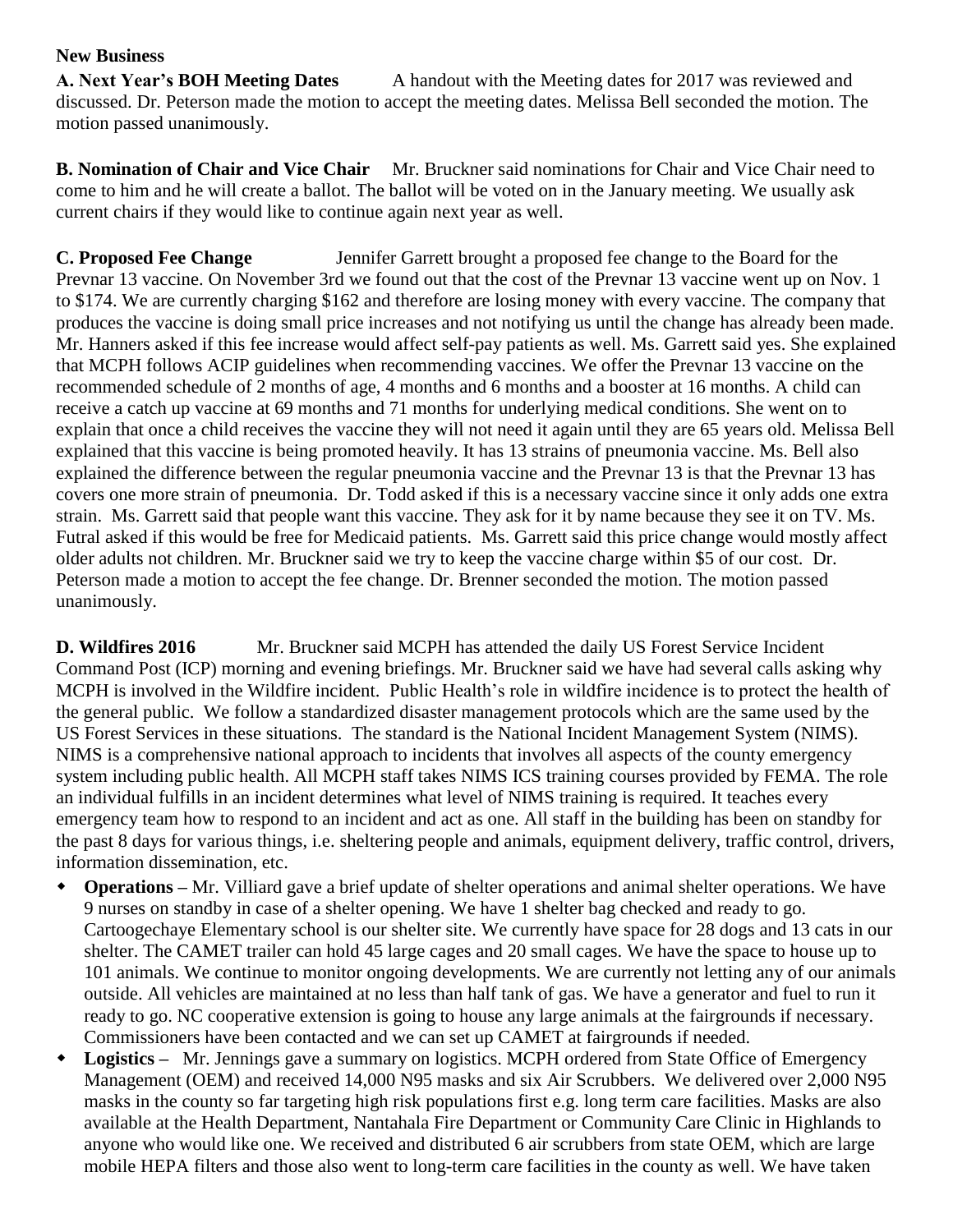one of the Health Department mobile Bioterrorism trailers to use as a medical aid station at the US Forest Service Incident Command post. The clinic will be operating on Monday, Wednesday, and Friday mornings from 7-9 a.m. for fire workers to help treat what is known as camp cough and any other ailments that come up. Mr. Bruckner said camp cough is an upper respiratory virus that can and is in most cases move to the lungs. Nasal congestion, pressure in the in the ears, vertigo, and cough these are some of the main symptoms. Ms. Garrett said there are 2 workers in the hospital with pneumonia that started as camp cough. Ms. Futral asked if there is a preventative for camp cough. Mr. Bruckner said not really, this is a common thing that happens with these fire crews since they work so closely and in harsh fire/smoke conditions. The workers know this is common and they seem to just deal with it. Most of the cases are referred to an urgent care, but MCPH was able to set up a clinic for them right on site. Environmental Health staff have all been on standby for driving, traffic control and shelters. We have been working with vendors to get medications that have not been readily available for fire workers i.e. cough medicines and decongestants. Mr. Bruckner said thank you to Melissa Bell for her assistance in procuring some of the meds from Wal-Greens and for working with Wal-Greens corporate office to try get us a discount. Mr. Bruckner said Mr. Jennings is also responsible for employee safety during incident response. Environmental Health staff do safety inspections of IC and someone under him is in charge of communications. Kathy Makinson DSS Finance Officer along with Dorota Anthony our Finance Officer are responsible for financial tracking, which should help us to get some financial reimbursement from FEMA.

- **PIO –** Lynn Baker is currently the acting PIO. As of Thursday afternoon, 11/17/2016, PIO duties will be transferred to Kathy McGaha. The PIO takes care of all media releases, Facebook updates, and ICS forms. We have done over 100 media releases so far. Ms. Baker has also been working with the PIO officer at US Forest Service ICP. We are participating in all meetings at IC so we can be up to date on information. Any contact with media goes through PIO. We have been working with local, regional and national news.
- **Liaison officer –** Lyndsey Henderson reached out to community stakeholders and others willing to help distribute resources. We are working with several outside entities. We have been in contact with media, state division of air quality, school systems, Community Care Clinic in highlands, county mapping and finance and many more. Mr. Bruckner said we have 3 mask distribution centers in the county; Macon County Public Health, Highlands Community Care Clinic and Nantahala Fire Department. Ms. Garrett said we began distributing N95 masks on Saturday from 9:00 am to 1:00 pm and they distributed 960 masks that day. We also give out an instruction and safety precaution sheet with the N95 masks. When you wear the mask it does reduce the amount of oxygen you receive. Because of this there are certain precautions that must be followed. They are also a choking hazard for children under the age of 3. Dr. Peterson asked how long you can use a mask. Ms. Garrett gave the different scenarios of when to get rid of it and also explained not to share with anyone else. She also noted that those answers were on the safety sheet included with the mask. Mr. Bruckner said we are trying to protect the public from particulate material in the smoke with the N95 masks. Ms. Garrett also explained air quality index and what the different colors mean. Mr. Bruckner said we have been talking to businesses about switching air handlers from outside air to inside air only and turning off automatic doors to reduce the amount of smoke pollution that enters the building. The US Forest Service is estimating that the air quality will likely be in an unhealthy category in parts of the county for the next few weeks.

**Board Training and Information** Mr. Bruckner gave a budget update and explained that on the budget sheet MCPH has received their cost settlement money for the year, which makes it look like we have "made" money for the county; however, if you recall we are now receiving Medicaid Cost Settlement earlier in the year so we really haven't made extra money as most of it was designated in the budget for spending already.

#### **Announcements**

- Please remember to bring your BOH books to next month's meeting if you have not already done so.
- Requested Agenda/Discussions Items (General Updates, Emerging Issues, etc.)
- Primary Care Update
- Staff Lunch November  $30^{th}$  @ 12:00pm. All Board members are invited to join us.